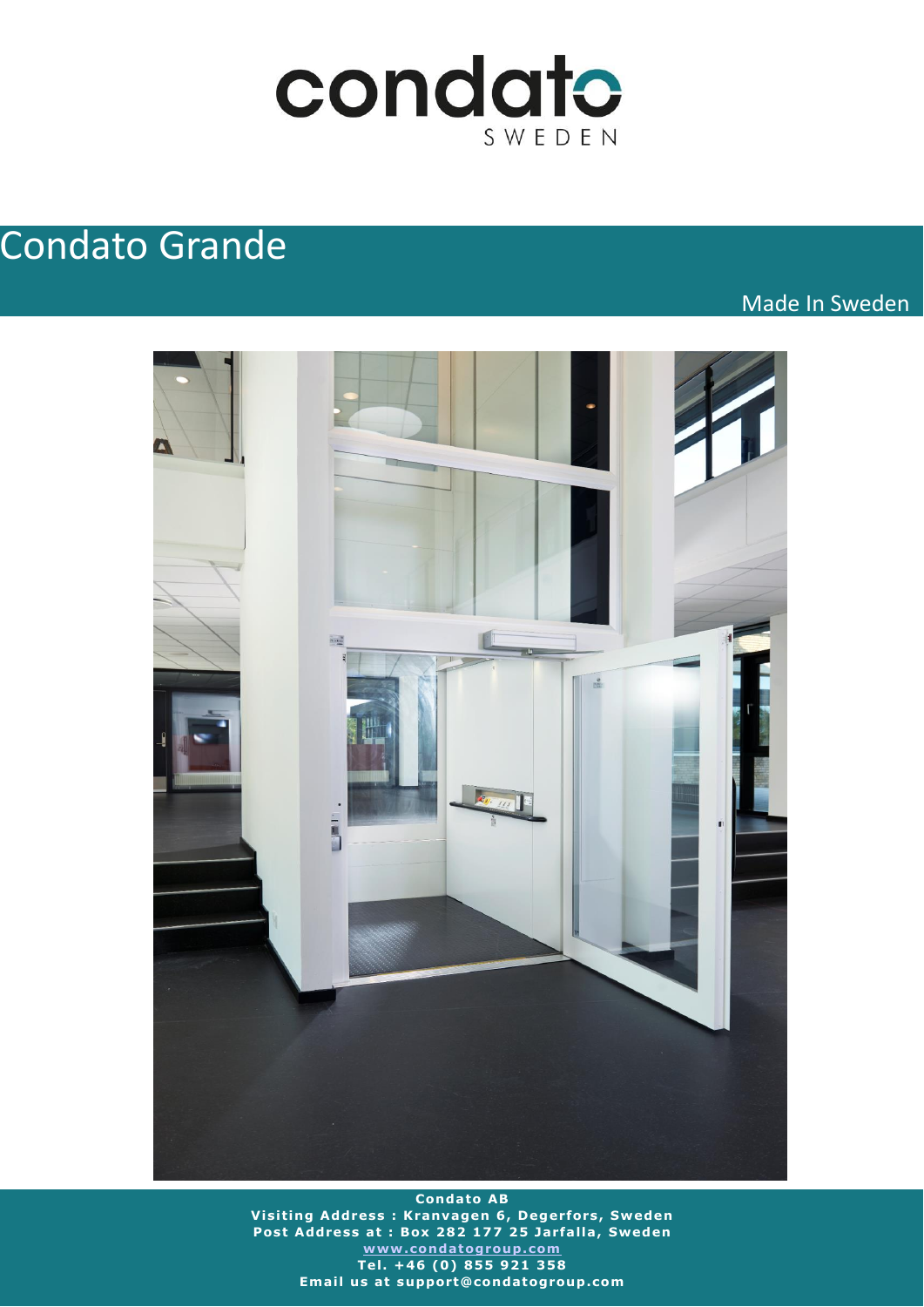

### A New Standard of Innovation and Quality

The Condato Grande is a display of pure craftsmanship and ingenuity, with a strong load capacity of 1000kg packed in a nice, clean Scandinavian design. What really separates our product from the competitors is the self-designed construction, which allows for low installation costs, highest possible flexibility and much more.

- 55 different platform sizes to choose from and a shaft pit of only 110mm means we can always offer you a lift that fits exactly to your building.
- Every Condato Grande comes with a full height platform back in a modern design, which also provides you with correct lighting during your ride.
- A fantastic design and construction for an easy and quick installation of only 2-4 days! Plug n´ play all the way through.
- **C** Competitive material prices together with the low installation costs make the Condato Grande to one of the *best priced lifts* on the market.

Thanks to our great design, our strong construction and our flexibility, Condato Grande fits into all environments, both public and industrial. Hospitals, care homes, arenas, schools, offices, workshops, furniture stores etc. Everywhere where high quality, design, space and lifting capacity are crucial aspects.

Fantastic loading opportunities are provided in every situation by the wide doors that come fully glazed as standard. As an alternative you can of course have the fire rated EI60 doors. All our push buttons are with both tactile and braille text.

Other possible options include: phones, different choices of flooring, locking, voice announcement, automatic door openers, level indicators, arrival bell, glazed shaft panels, lift painted in other RAL colors, elbow buttons, a mirror and more. See next page for examples.

A lift from Condato Group is an investment for an easier and more comfortable everyday life, for a new standard of Mobility and quality.

#### Mobility With Quality

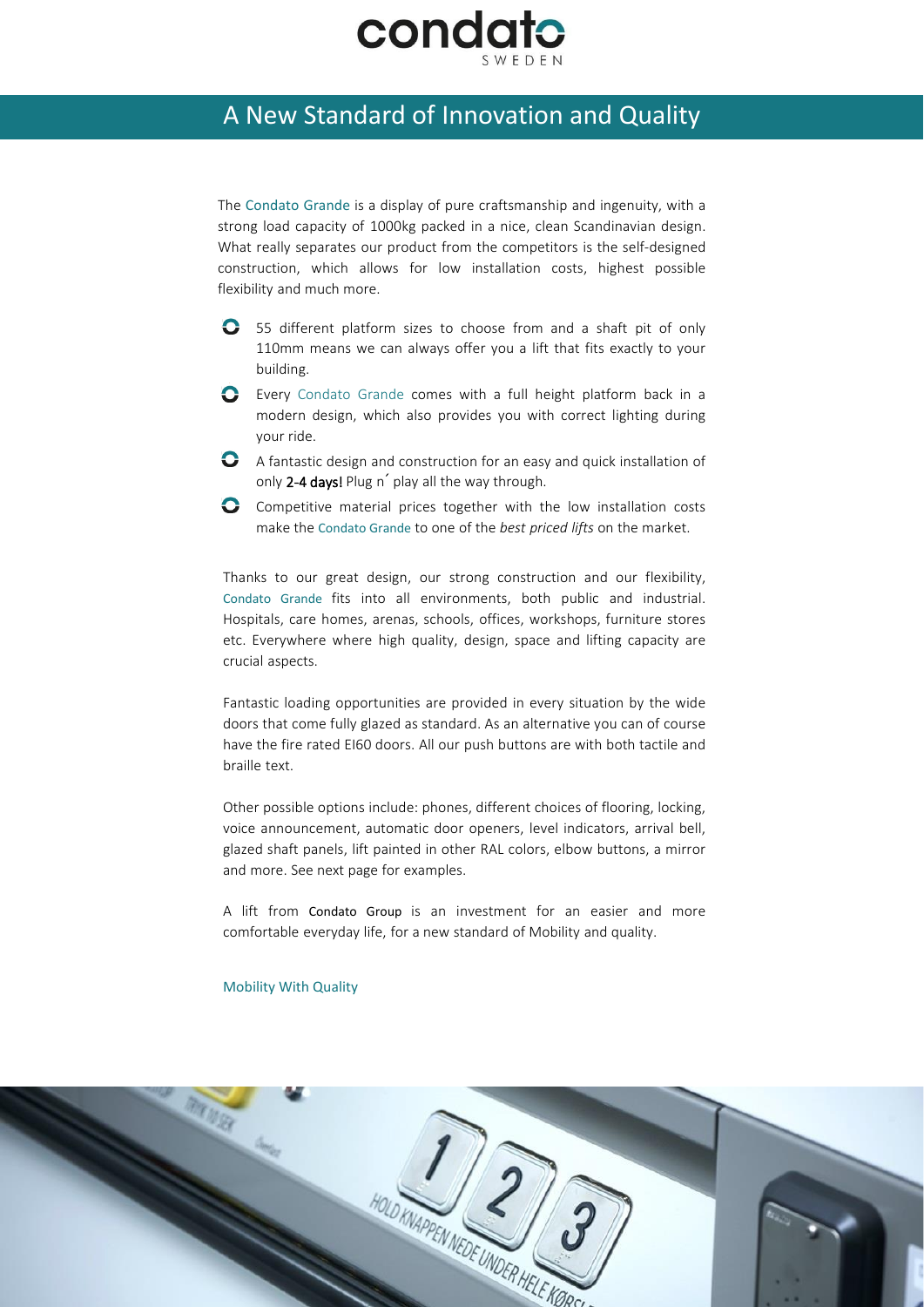

## Customization of Every Detail

At Condato we are proud of our ability to adapt our products to the preferences and wishes of our customers. Every lift that we make can be customized with large range of options for your to choose from. Here is a small selection of the possibilities that we offer:





Folding seat